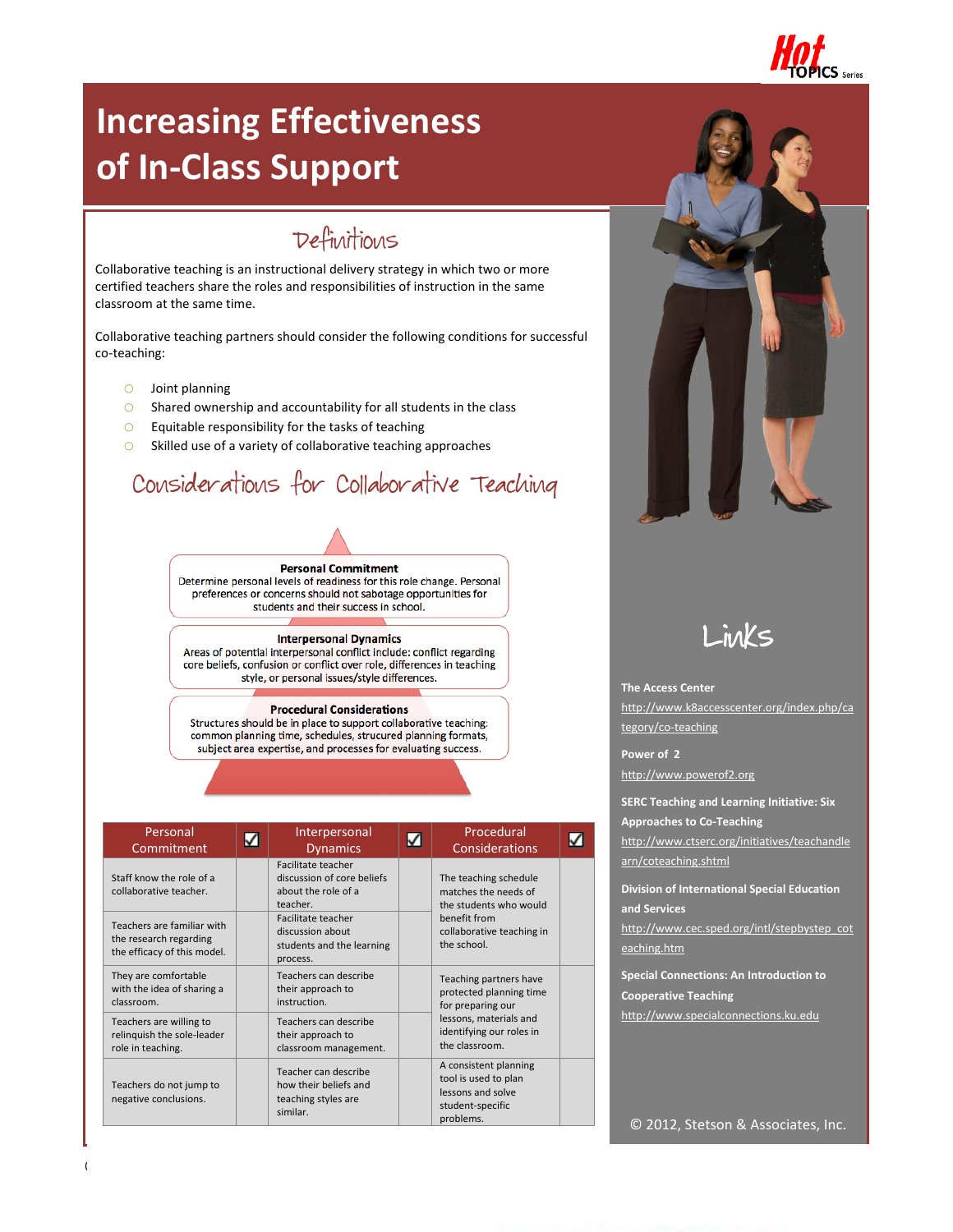# Increasing the Effectiveness of In-Class Support for All Learners

# **Checklist for Principal Implementation**

## **Critical Focus for In-Class Support**

Building and sustaining trust

 $\Box$  Face-to-face planning time

- **Positive interdependence through setting mutual goals and defining roles**
- Individual accountability

**Monitoring and processing accomplishments** 

 *(Villa, Thousand & Nevin, A Guide to Co-Teaching, 2nd Edition, Corwin Press, 2008)*

## **Creation of a Collaborative Culture**

- $\Box$  Clearly communicate expectation for collaboration, equity and mutual respect to all faculty members.
- Make all faculty members aware that student-based services and inclusive practices have led to an increase in in-class support approaches across the US and the globe.
- $\Box$  Assign special populations teachers to grade level or subject area team or teams to more quickly build collaboration and enhance communication and coordination.
- $\Box$  Provide a regularly scheduled time for face-to-face planning.

## **Selection of Co-Teachers**

 $\Box$  Begin with the assumption that most if not all special populations teachers may spend some of their time providing inclass support in the general education classroom (Important: Assignment to this role is based on student needs rather than adult preferences. "Opting out" is not an option.).

- $\Box$  Allow self-selection of subject/grade level when possible.
	- Make all faculty aware that student-based services and inclusive practices have led to an increase in in-class support approaches across the US and the globe.

## **Scheduling In-Class Support**

Elementary: Assign each special populations teacher to 1-3 consecutive grade level classrooms when possible.

Secondary: Assign each special populations teacher in same subject area classrooms when possible.

- $\Box$  Make a common planning period a priority in your scheduling of teachers with the most assigned in-class support time.
	- Do not exceed 1/3 of classroom composed of special populations students or struggling learners.
- $\Box$  Schedule in-class support staff/classes in advance of the master schedule process.

## **Find Time for Face-to-Face Planning**

- $\Box$  Schedule common planning periods for as many of the in-class support teachers and their general education partners as feasible.
- Schedule protected planning time for remaining teaching partners when common planning periods are not feasible. These include: a) Using substitute teacher planning periods; b) Schedule a rolling substitute teacher for extended planning time (same day and same time each week); c) Schedule administrator to routinely cover a class so that teaching partners can plan together. Use principal, assistant principal, librarian, reading specialist, etc.

| These include: a) Using substitute teacher planning periods; b) Schedule a rolling substitute teacher for extended<br>planning time (same day and same time each week); c) Schedule administrator to routinely cover a class so that<br>teaching partners can plan together. Use principal, assistant principal, librarian, reading specialist, etc.<br>Provide training for all in-class support staff regarding effective use of planning time, including creation of team norms |
|------------------------------------------------------------------------------------------------------------------------------------------------------------------------------------------------------------------------------------------------------------------------------------------------------------------------------------------------------------------------------------------------------------------------------------------------------------------------------------|
| of behavior and time use.                                                                                                                                                                                                                                                                                                                                                                                                                                                          |
|                                                                                                                                                                                                                                                                                                                                                                                                                                                                                    |
| <b>Observing In-Class Support Staff</b>                                                                                                                                                                                                                                                                                                                                                                                                                                            |
| Review in-class support observation tool with all selected teachers                                                                                                                                                                                                                                                                                                                                                                                                                |
| Ask teachers to provide their own self-assessment of practice using this instrument                                                                                                                                                                                                                                                                                                                                                                                                |
| Incorporate this observation tool into your routine walk-through schedule                                                                                                                                                                                                                                                                                                                                                                                                          |
| Debrief with teachers on a regular basis per your observation schedule                                                                                                                                                                                                                                                                                                                                                                                                             |